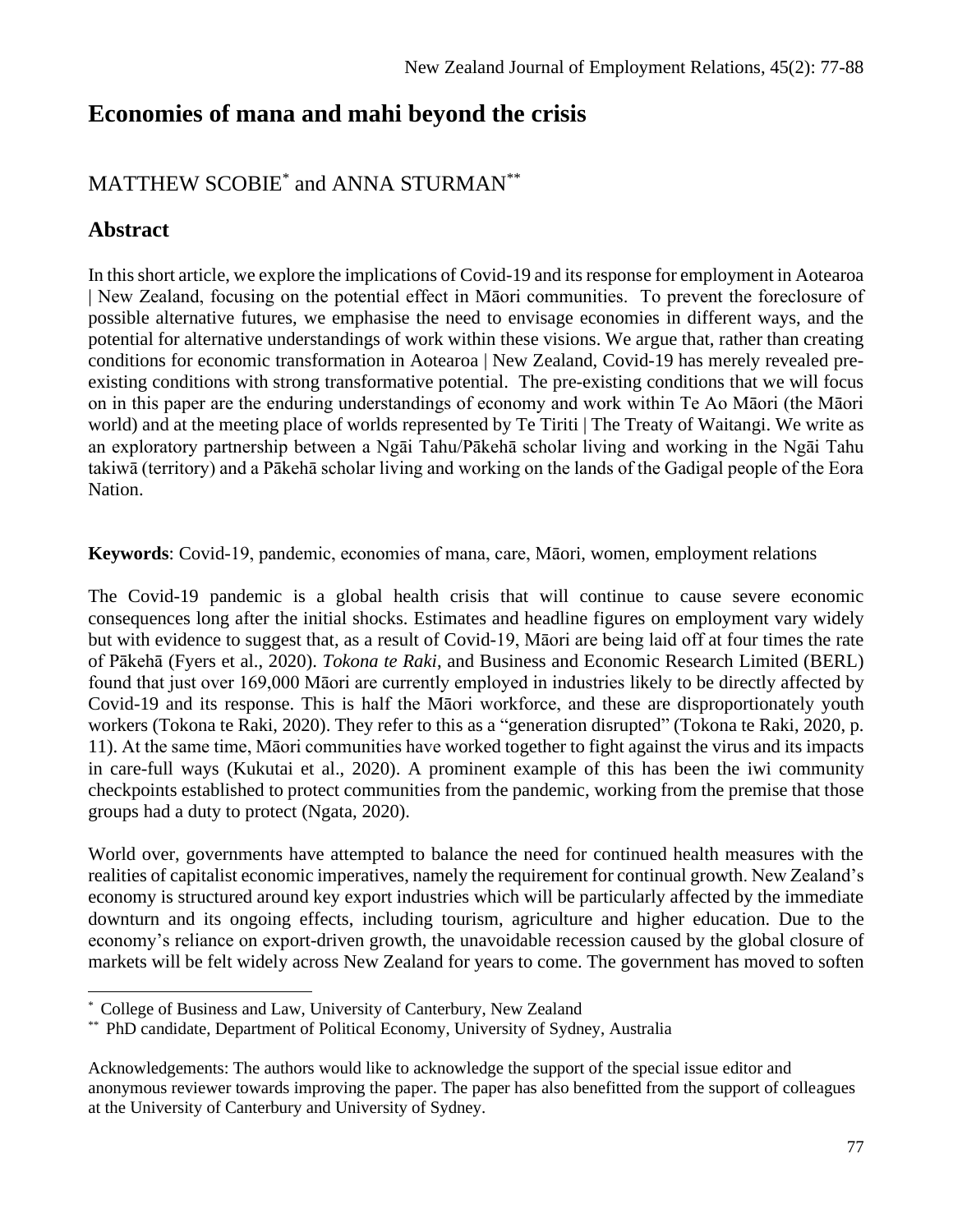the social impacts of the immediate economic shocks through emergency funding, including funding for some direct social provisioning (for example, emergency housing) and measures that effectively represent the temporary nationalisation of some industries through extensive wage subsidisation. Despite the halt to 'normal' economic functioning which Covid-19 has necessitated, the mostly un-waged and often unseen labour necessary to the ongoing function of our societies (sometimes referred to as 'reproductive labour' [Bhattacharya, 2017; Munro, 2019]) has continued as normal in homes and communities across Aotearoa. The parts of this labour that are represented in the formal economy, including forms, such as healthcare, cleaning services and food preparation, are typically included in the range of functions labelled as 'essential' work. For the purposes of this paper, however, we are interested specifically in the labour occurring outside the auspices of the formal economy and the government's mandated reach.

We take as our point of departure the pioneering work of New Zealand's own Marilyn Waring, who opened and has since continued a discussion about un- and under-valued labour in the formal economy. Waring's (1988) analysis focused on the contribution of women to the economy through labour that went unrecognised and unrewarded by wages. We begin in a similar vein by focusing on labour that is at present unvalued within the formal economy, however, the parameters of our discussion differ from those of Waring in two key ways. Firstly, we aim our discussion at Māori rather than women's labour. Secondly, we do not focus on the impact of this labour on the 'formal economy' in the tradition of Waring. In line with Te Maire Tau's characterisation, we refer to formal and informal economies within the Pākehā sphere of authority as the settler-colonial economy (Tau, 2016; Tau & Rout, 2018) and our intention is to deal with this economy as a secondary element within our analysis. Our primary focus is exploring the transformative potential of Māori labour that is situated within and particular to Māori economies, or economies of mana.

In response to Covid-19, Māori economies have undertaken the caring work and labour necessary to sustain communities through the initial stages of the pandemic. These provide us with an opportunity to explore the possibilities inherent in these economies and the ways they may provide leadership and otherwise interact with the settler-colonial economy. We argue that these alternative spheres of authority, economic production and labour provide examples of resilient and sustainable economies, and as such will be of great interest to those attending to the need for dramatic, global rearticulation of capitalism from its present waning form(s). Further, this could be a decisive moment in the evolution of Treaty partnership (Kukutai et al., 2020). We will discuss the response to Covid-19 in light of the historical experiences and mobilisations of Māori communities during prior economic and other crises through three simplified perspectives on economies and employment. The conventional perspective tends to focus on Māori businesses and workers within the capitalist economy. The recent iwi community checkpoints, however, can be seen as a meeting place between two worlds and therefore a conventional and an alternative perspective. The alternative perspective focuses on economies of mana and mahi beyond the checkpoints. These perspectives are inspired by the three spheres of authority set out in the report of Matike Mai Aotearoa (2016) – a kāwanatanga sphere (government) a rangatiratanga sphere (Māori sovereignty), and a relational sphere. As such, these are not mutually exclusive, but overlap in their complexity and diversity towards a fuller picture. These are illustrated for simplicity below.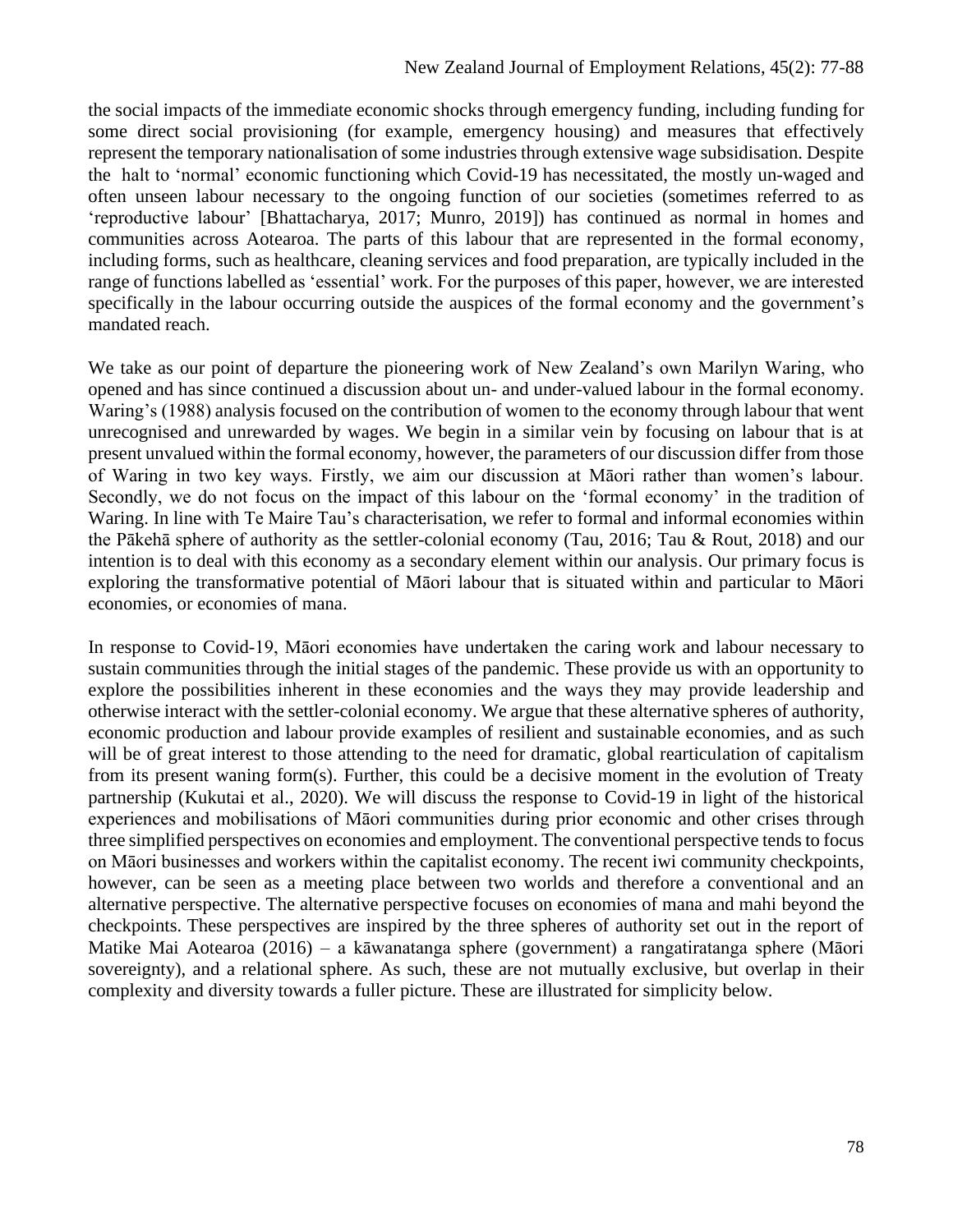**Conventional perspective** Settler-colonial economy with paid wage labour.

Meeting place: where economies of mana confront the settlercolonial economy.

Alternative perspective Māori economies of mana and mahi based on hau

As our entry point to such discussions, we first explore the history of economic restructuring in New Zealand and the ways in which Māori have been disadvantaged within these broad programs of change as a cautionary tale for Covid-19 respondents. We then discuss the Treaty and the implications for Māori economies within this, including the need for both discursive and material explorations of diverse economic possibilities. Following this, we set out three of the possible perspectives on Māori economies and employment within responses to Covid-19. Here, we emphasise alternative perspectives on employment and value(s) within Māori economies drawing from Mānuka Hēnare's work on economies of mana. We do so to open up the potential for alternative futures based on alternative conceptions of work and value. We conclude with opportunities for future research and practice and argue that now is a crucial time to think more carefully through Treaty partnership and alternative economies and employment.

#### **Economic restructures of the past**

In this paper, we seek to characterise periods of significant economic reform in New Zealand's history, not through the lens of economy-wide or macroeconomic efficiencies or tendencies, but instead to contextualise them as state-led measures that have been presented as 'for the good of all' and yet often disproportionately affected Māori communities in negative ways (Kukutai et al, 2020). Covid-19 and the state-led response to the connected economic shocks must be examined as the latest period of economic restructure that could either have debilitating effects on Māori, or provide the opportunity for transformation through recognition of the Treaty and consequently of the Māori sphere of authority.

The initial waves of land redistribution constitutive to the colonisation process are perhaps the quintessential example of dramatic economic reforms that had negative effects on Māori. Early settler state legislation, including the *New Zealand Settlements Act 1863,* the *Public Works Land Act 1865*, and then a later wave including the *Native Lands Purchase Act 1892* and the *Lands Improvement and Native Lands Acquisition Act 1894* facilitated this siphoning of Māori land through the state to its role as the basis of the domestic economy. Māori land losses achieved multiple purposes including funding the formation of the government (Hooper & Kearins, 2004) and enabling the land-use framework for New Zealand's primary export industries (Wynyard, 2016), which, in turn, created employment for a new class of small farmers and, thus, the basis of New Zealand's settler-colonial economy. But Māori neither benefitted nor had a voice in either process. The role of land confiscations and private property regimes in forcibly moving the balance of power in early New Zealand, and growing the settler-colonial economy at the expense of Māori economies of mana continues to be discussed as the impacts live on.

Another round of economic reforms was precipitated by class struggle emerging in the 1920s Depression era and then the effects of World War 2 (Sutch, 1966). These involved the construction of the welfare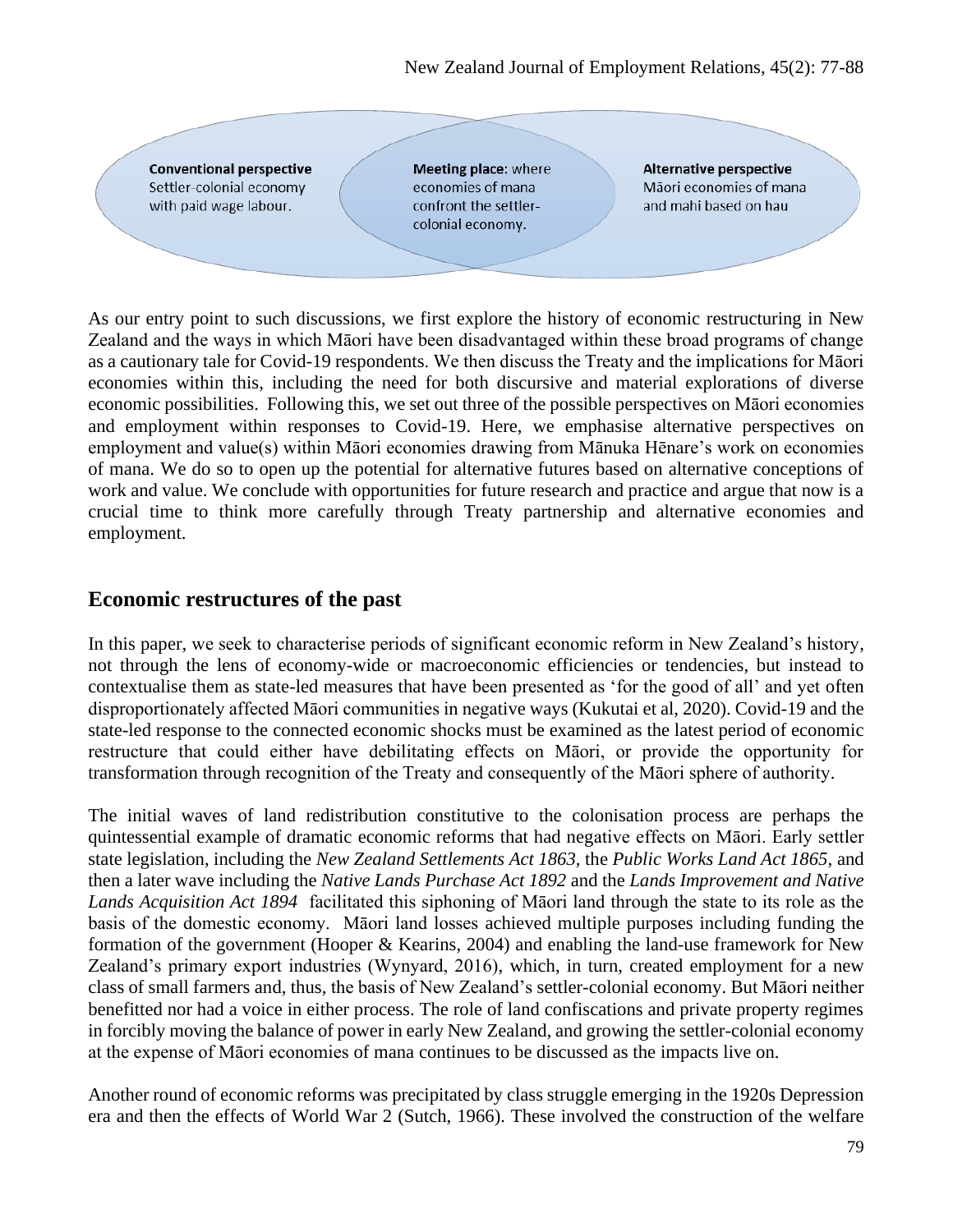state, namely the introduction of social security measures and a focus on full employment designed to insulate New Zealanders from the worst vagaries of the global capitalist economy. Militant labour movements were inoculated against through their incorporation into the state as the first Labour Party, successfully relegating political economic contestation to the political sphere and ringing in an era of corporatist bargaining between the state, labour and capital. This approach, however, relied on the continued strength of exports. The deepening reliance on agricultural exports and consequent need for expanded access to land inevitably led to further legislative expropriation of Māori land as a means of sustaining the economy. The combination of the *Town and Country Planning Act 1953* and the *Māori Affairs Amendment Act 1967* resulted in a mass migration by external design of Māori from rural land that they owned to urban areas where they had to rent (Tau, 2016). As intended, this had the effect of making Māori reserve land available for the mostly settler-colonial agricultural economy and propelling Māori into cities to become a labour supply for the mostly settler-colonial industrial economy. This general process of rural displacement and corresponding increases in urbanisation is a spatial dynamic constitutive to capitalism (Smith, 2008). The specificity of this process in Aotearoa , with changes being enacted for the 'greater good' of New Zealanders, still overwhelmingly disadvantaged Māori and continued to negate the ability for economies of mana and ideas of work within to flourish (once again).

The structural adjustment period of the 1980s and 90s wrought fundamental changes in New Zealand's economy and employment, which form the background to our contemporary moment. In contrast to the 1930s economic reforms, which had been driven by a strong working-class movement at home and abroad, this wave of reform was the local edition of a global rebalancing of the scales in favour of capital (Jesson, 1987). Changes to the Reserve Bank's legislated priority from full employment to low inflation and the legislative changes to employment relations altered how New Zealanders work, at the same time as the social security measures of earlier economic reforms were withdrawn in favour of market-based provision. The *Employment Contracts Act 1991* replaced the established labour relations framework with a fragmented form of employment contracting, namely by creating individualised employment relationships. This has significantly weakened the bargaining power of labour and reinforced the ideology of 'individual responsibility' over solidarity and collective bargaining. As set out by Jane Kelsey (1995), these and other elements of the restructure altered the very fabric of New Zealand society. As part of broader government strategies to reduce potential fiscal liabilities (for example the sale of state-owned enterprises and restructuring of foreign-owned debt) in the early 1990s, the government attempted to set upper limits on possible Treaty settlements via a 'fiscal envelope' strategy (Fisher, 2017). This strategy attempted to set the parameters within which Māori self-determination could occur and, again, Māori were placed at a disadvantage by state-led measures rather than being accorded the place of full Treaty partners. Te Tiriti/The Treaty and the potentialities it contains for alternative Māori economies have repeatedly been subordinated to the settler-colonial economy.

Covid-19 and the accompanying loss of particular industries and employment creates a major challenge and potential watershed for thinking around the contemporary economy and work. Despite what is often presented with an aura of inevitability, inequitable economic restructures are never predetermined and fixed, but the result of contestation. Fundamental reshaping in the wake of Covid-19 has begun, if only in the form of a suddenly broader horizon of possibility. While discussions around economic transformations have proliferated in recent years, including automation, job losses, and recurring crashes, Covid-19 appears to have brought forward the time of reckoning. Stirrings of imminent change in Aotearoa include 'shovel ready projects' at a level of state intervention not seen for some time. Many voices have been calling for transformative change in the contemporary context both within (Wade, 2020) and outside of formal processes as part of growing social movements and community-led contestation (Kukutai et al., 2020). The committee hearings outlined in Wade (2020), for example,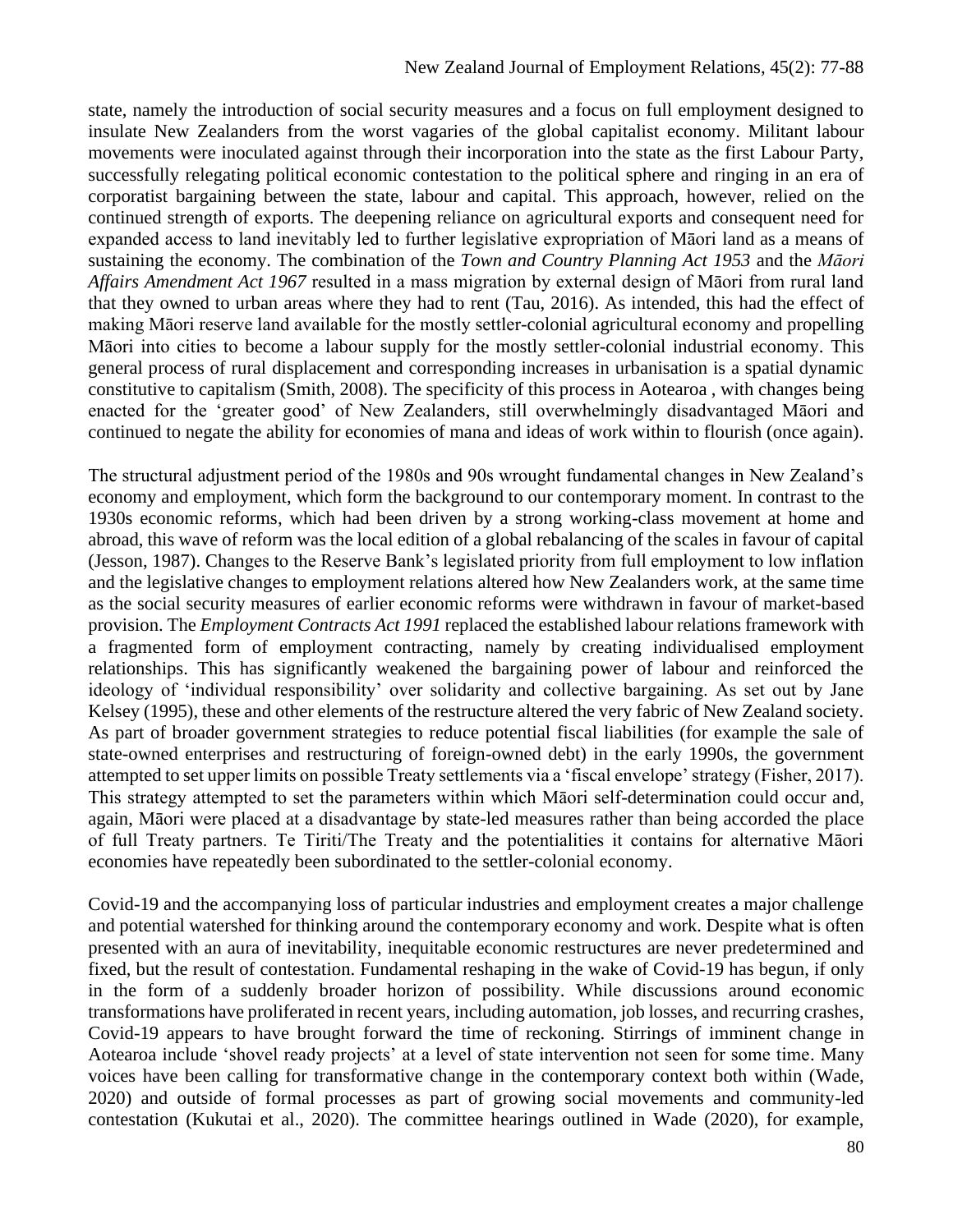illustrate some of the wider debates and divisions regarding Aotearoa New Zealand's future. We argue that transformative change has already begun as the opening up of discursive and material spaces for alternative economic possibilities. Today this is rooted in the constitutional status of the Treaty and flowering in the existing Māori economies that have mobilised in response to Covid-19. We will set out a theoretical discussion of these Māori economies before proceeding with analysis of the Covid-19 moment.

#### **Diverse economies of mana**

Many critics have pointed out that what is commonly understood in mainstream discourse as 'the Māori economy' is more usually Māori businesses in a global capitalist economy (see e.g. Bargh, 2015; Tau, 2016; Amoamo et al., 2018; Dell et al., 2018; Tau & Rout, 2018). These dominant perspectives of the 'Māori economy' fail to recognise, firstly, the difference between Māori-owned businesses within the capitalist economy and Māori economies, and secondly, the diversity within Māori economies (Amoamo et al., 2018). One serious constraint in theoretical and material conceptions of 'the economy' is when we consider it as a 'unity', 'singularity' and 'totality' which together constitute the economy "as an object of transformation that cannot be transformed" (Gibson-Graham, 1996, p. 253). Within this (narrow) understanding there is only one form of employment: paid wage labour.

In contrast, Te Tiriti/The Treaty of Waitangi enables us to think at least about dual economies in Aotearoa New Zealand. Godfery (2016) explores the constitutional status of the Treaty in 1840 and today, and argues that the Treaty reaffirms Māori constitutional power through tino rangatiratanga (unfettered chieftanship), and kāwanatanga (governorship) confers a new power on the settlers. Within a context in which the empowering system is a Māori constitutional system with Māori law, then the concept of mana in the pre-1840 constitutional system becomes rangatiratanga in the post-1840 system, and can be conceptualised as a partnership in which rangatiratanga and kāwanatanga constitute separate sites of power. A key point here is the concept of mana as key to a pre-1840 constitutional system because this has clear links with mana being a central aspect of the pre-Treaty and contemporary Māori economy. Economies of mana in the past, present and future have been the subjects of (re)exploration in recent years.

Hēnare (2014) argues that while the *Employment Contracts Act 1991* claimed to ensure an efficient 'labour market' in New Zealand, this labour market and its principles, values and ethics represent a particular world view. Instead, he asserts that the Māori economy served, and continues to serve material and spiritual needs and this Māori tribal mode of production gives rise to "economies of mana". Hēnare (2014) presents features of the capitalist economy that can be seen as anathema to Māori notions of knowing and organising; these include the commodification of labour, valuing capital over labour, and narrowly defined pursuits of individual utility maximisation. In his critique of employment relations, Hēnare (2014) argues, for example, that in the mainstream model workers are forced to accept fluctuating compensation irrespective of collective needs (Hēnare, 2014). In contrast, Māori modes of production embody a labour relationship that involves gift-making and exchange. Human labour and culture are given for continued employment and wages and this incorporates the notions of tapu (sacred), mauri (life force) and mana (authority/prestige) (Hēnare, 2014). Māori philosophy gives dignity (tapu and mana) to people (labour) over capital (Hēnare, 2014). In this framework, workers are not instruments or objects in the production process with the value of their labour measured by the wage-relation, but are imbricated in value creation and exchange in diverse ways. He also suggests that hau (vitality of a person, place or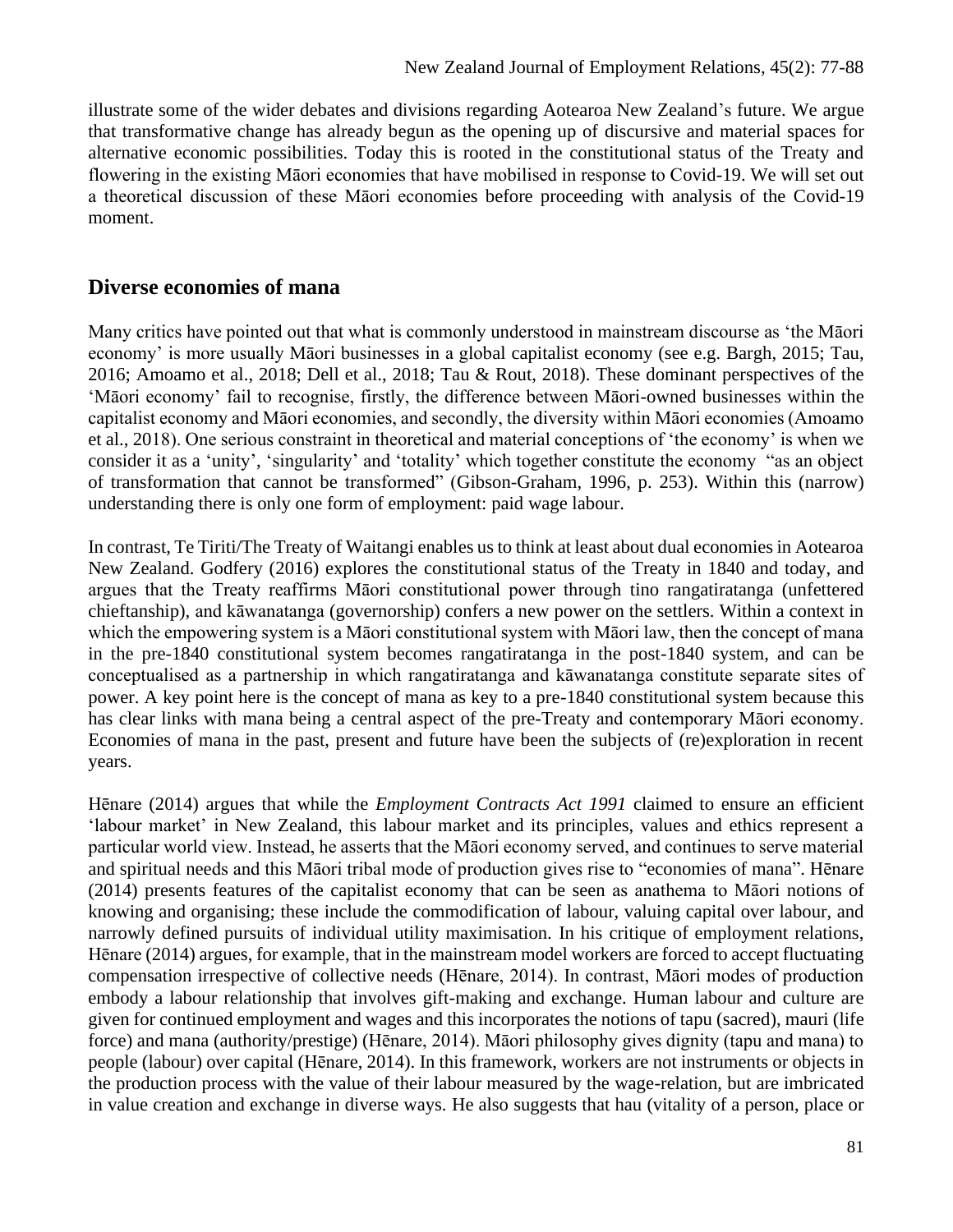object) could be a contribution of Polynesian thought and practice towards healthy labour relations, as a theory of solidarity.

In addition, both Amoamo et al. (2018) and Dell et al. (2018) point out that in contrast to the capitalist tendency towards accumulation, economies of mana are instead focused on wealth distribution. Manaaki-tanga means to give mana and those with access to resources maintain and enhance their own mana by maintaining and enhancing the mana of others. Rout et al., (2017) explore this using the Ngāi Tahu tītī economy as an example and argue that exchange is/was largely embedded in social relations with a utilitarian component and mana playing a regulatory role. This economy was, then, fundamentally based on and regulated by mana, with employment relations based on manaakitanga. Hēnare (2014) terms this an economy of mana – a mode of production based on affection that considers the needs of ancestors and descendants, and collective wellbeing over profit. He argues that these economies have not only survived, but have also influenced the mode of production within the settler-colonial economy, a point we return to in the conclusion.

Dell et al. (2018) extend Hēnare's (2014) economy of mana and argue that there is yet to be a clear vision of Māori economic futures built upon economies of mana. A key contribution of their paper is the assertion that an economy of mana is "an economic system in which decisions regarding investment, production, consumption and wealth distribution are influenced by the interplay of mana-enhancing interactions between people and the environment" (Dell et al., 2018, p. 55). Amoamo et al. (2018) extend the thinking around a Māori economy of mana to diverse Māori economies by drawing from, among others, Gibson-Graham (1996). They argue that the dominant definition and discourse of Māori economy and enterprise is problematic "primarily because it contradicts the heterogeneity of how Māori think about themselves, their modes of social organisation, the resources available to them, how they see themselves connected to those resources and therefore how they use those resources" (Amoamo et al., 2018, p. 68). This leads to their second key contribution that Māori economies are systems that serve people rather than economies served by people. This establishes a creative and organic interdependence among economies, communities and peoples. Maria Bargh (2011; 2012) has pursued this line of thought and argues that a diverse economies approach allows for a more complex and rich picture, where Māori modes of production are not necessarily evidence of capitalist agendas, but represent diverse ways of being powerful. If Māori are to implement economies of mana within their sphere(s) of authority and form clarifying visions of Māori economic futures, then a first step towards enabling these generative and expansive modes of production/life is the dislodgement of the discursive dominance of capitalism through engagement with those material economies of mana already in existence (Amoamo et al., 2018). This paper is a contribution to this effort, using the rupturing moment of Covid-19 as an opportunity to agitate the discursive dominance of capitalism and reveal the material foundations for burgeoning economies of mana.

#### **Employment relations as part of diverse economies during and beyond Covid-19**

Now that we have created a discursive space to think about the material implications for diverse Māori economies, we explore whether Māori economies could be transformative on a number of fronts. Firstly, they stand apart from what is currently considered 'the economy' as a sphere of Māori influence/sovereignty and thus represent a reversal of the historic subsumption of Māori into the settlercolonial economy. Secondly, these economies could be transformative for the settler-colonial economy as areas of collective social provisioning develop according to the collectively determined needs of communities rather than in pursuit of profit. It remains to be seen how the government's current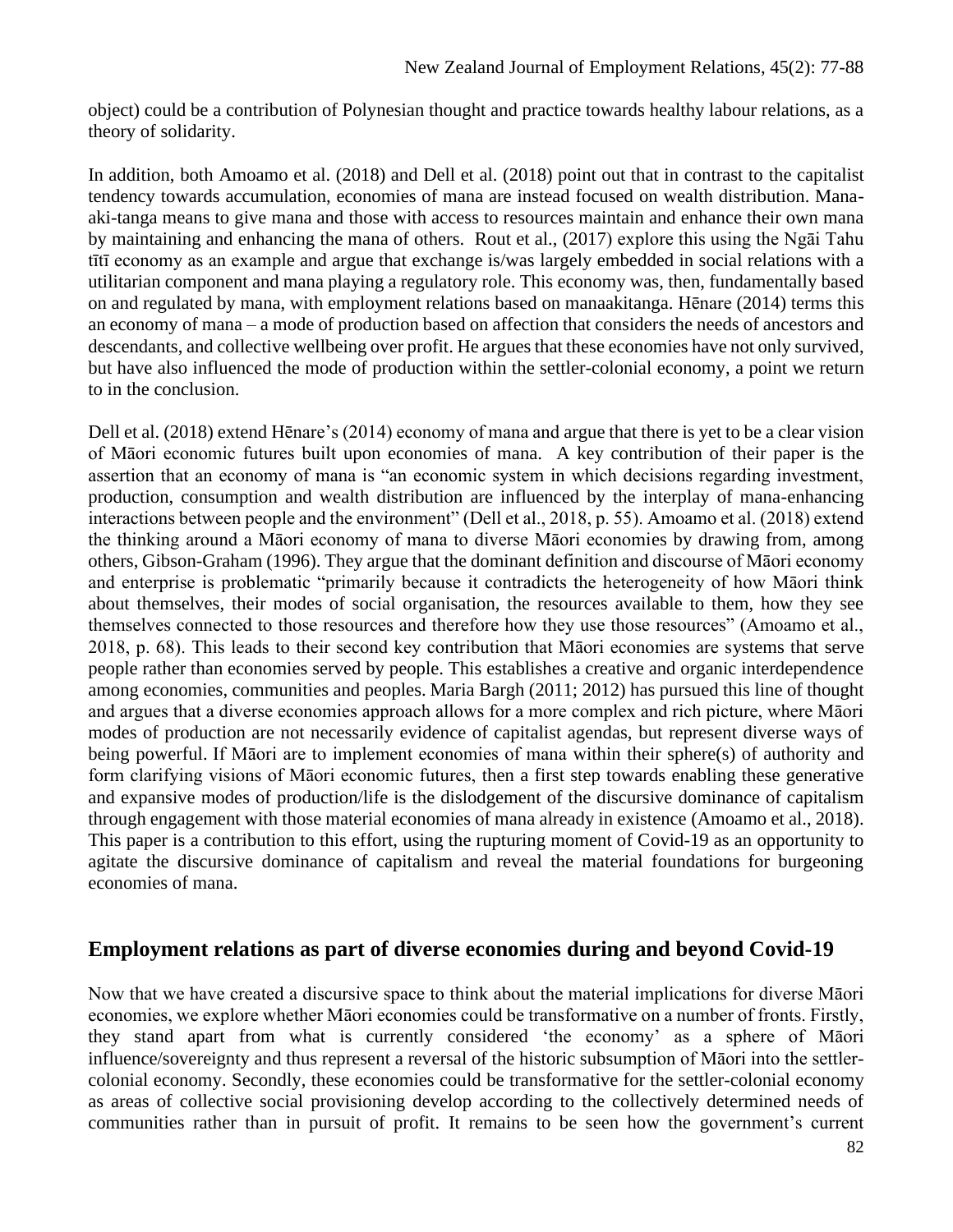reordering of work through state-led programs could also contribute to such a transformation. In the meanwhile, we can think of the impacts from Covid-19 on Māori economies and employment in at least three overlapping, and by no means mutually exclusive ways: a conventional economic perspective; a meeting between perspectives; and an alternative perspective. Thinking through these issues in different ways creates implications for policy responses, which we discuss in the final section.

The first way that we can think about impacts from Covid-19 on Māori economies and employment is what we tend to hear more about because it fits in a more conventional, but necessary nonetheless, narrative. This includes: large-scale job losses (Johnsen, 2020; Te Karere, 2020); inequities in response, either too much (Soper, 2020) or too little (Dunlop, 2020); and Māori businesses struggling (RNZ, 2020). It also includes the disproportionate and negative impacts of restructuring on Māori employment (Naepi & McAllister, 2020), because of workforce representation in export industries (Tokona te Raki, 2020). This tends to be the mainstream perspective on the Māori economy, that is, businesses and employment relations featuring Māori within the global capitalist economy. This approach discursively and materially reinforces the totality of a single all-encompassing economy with one form of employment relation – wage labour – and, therefore, reinforces a response to improve but entrench the status quo. While we caution against uncritical reception of this approach, it is clear that such analysis is necessary in order to achieve immediate improvements in people's lives. The calls for more participation in response and recovery planning within some of these perspectives (see, for example, Brockbank et al., 2020; Hitchcock, 2020) are also crucial in enabling possibility within and beyond the status quo.

The second way we can think about impacts and responses to Covid-19 is at a 'meeting place' of the settler-colonial economy and economies of mana. These are represented well at the iwi community checkpoints set up to directly remind visitors of alert levels in order to keep communities safe from Covid-19 (Ngata, 2020). Ngata (2020) discusses these as a Māori duty to protect that has often benefitted Māori and the country more broadly, and Harris and Williams (2020) argue that, contrary to some claims, there is a sound legal foundation for these checkpoints. We argue that these checkpoints represent a meeting place of laws, economies and worlds (Pasternak, 2017), because at and beyond iwi checkpoints lie economies of mana. These are based on mutual aid that represents a hidden present and alternative future for understanding economies, and therefore employment relations within. Individuals, whānau, hapū and iwi volunteer their time and energy to stand at this meeting place to protect the things they hold dear and, while this labour of love would not be recognised in conventional measures of GDP and employment, it is labour nonetheless. It is labour that maintains the dignity of workers with kinship obligations that extend far beyond the wage relation. These practices are continuations of an enduring duty to protect (Ngata, 2020) that has seen different iterations in recent times, with examples such as community support after natural disasters (Kenney & Phibbs, 2015), and terror attacks (Daly, 2019). Iwi and Māori owned businesses are also present at this meeting place of worlds when they operate within a global market economy, but have internal dynamics that recognise economies of mana and employment relations based on manaakitanga (Bargh, 2011; 2012). For example, Te Rūnanga o Ngāi Tahu directed their waged-employees to spend time calling iwi members to check in on their wellbeing and Māori fishing companies slashed prices and donated stock for iwi to support their people (Hurihanganui, 2020).

The third perspective emanates from the (physical and metaphorical) other side of these checkpoints, being the contemporary work and economic relations within what can be considered economies of mana. Kukutai et al. (2020) provide a summary of some of these activities in their call for Māori, iwi, hapū and whānau participation in recovery. These include the aforementioned checkpoints (Ngata, 2020), the preparation and delivery of care packages (Tyson, 2020), and a history of Māori care responses after disaster, like Ngāi Tahu's involvement in earthquake response and recovery (Nation, 2017). In addition,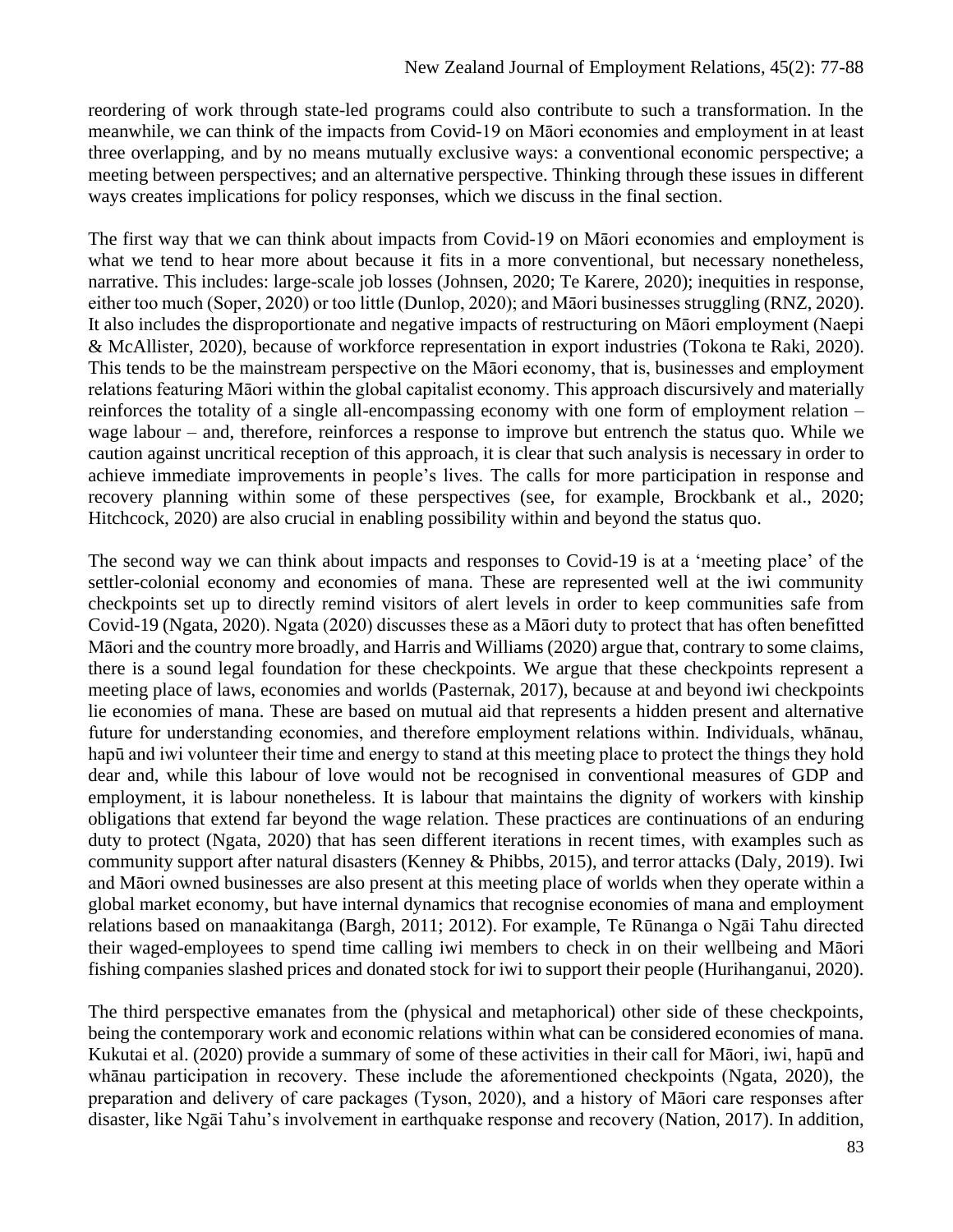although Te Rūnanga o Ngāi Tahu's formal businesses and employment relations have been in the media because of large scale job losses during the crisis (RNZ, 2020), the iwi itself and the hapū, whānau and marae that make up the iwi have been quietly labouring away. This includes calling to check on the wellbeing of elders, delivering care packages of food, hygiene products and firewood, using marae facilities to prepare large amounts of food for distribution, funding and distributing small hardship grants, organising Covid-19 testing, vaccinations and other medical support, and connecting with warmth (Te Pānui Rūnaka, 2020). Aside from being particularly equipped for crisis response, Māori economies are also made up of countless hours of labour on and around marae (meeting places) and mahinga kai (food gathering). These are all forms of labour that contribute to Māori economies but are not recognised within conventional metrics and employment relations, hence our drawing of a parallel between this labour, the 'women's work' studied by Waring, and the large amounts of un- and under-valued labour that sustain the settler-colonial economy. While they are not formally recognised, they are essential to Māori economies and enable Māori communities to come together to weather these crises.

We argue that all three of these perspectives and their interrelations with one another are important to understanding the past, present and future of economies in Aotearoa | New Zealand. We make no claim as to which is more important, but rather suggest they all be explored together in their diversity to imagine and create positive futures. As Kukutai et al. (2020) and others argue, these ideas and practices also present opportunities to rebuild New Zealand together in partnership. Rangatiratanga (selfdetermination) guaranteed by Te Tiriti | The Treaty both promises and demands this. Treaty partnership requires it.

## **Concluding thoughts**

Conventional economic responses tend to reinforce conventional economic perspectives, and we have gestured toward how conventional economic responses over the course of New Zealand's history have tended to structurally disadvantage Māori. As the harbinger of New Zealand's next economic restructure, Covid-19 has opened up the opportunity to imagine new futures based on enduring practices and values, at the same time as honouring the Treaty. In this short article, we have attempted to further open discursive spaces for diverse understandings of economy and work that exist and are flourishing. We also note, in closing, however, the uneasy coexistence of such diverse economies with(in) the capitalist economy and suggest that this challenge will require further exploration. Acknowledging alternative spheres of authority and economic production and labour relations within is the first step in a longer journey of tackling questions of work and the future of capitalism in a rapidly changing world. How best might we structure our collective labour within each sphere, and in partnership, so that they both flourish together according to Te Tiriti | The Treaty?

In previous historical shocks, different value(s) that we can create together through diverse Māori economies have been obscured or ignored beneath a single narrow understanding of what the economy and employment are. These have tended to maximise the financial profits of a few rather than the wellbeing of the many, with ample evidence that these top-down restructures disproportionately and negatively impact Māori (Cochrane & Pool, 2017; Tokona te Raki, 2020). But this path is not inevitable, organising from the ground below, honouring Treaty partnership, and recognising and implementing Māori values and perspectives are shaping a new future for all. Māori economies of mana have both the potential to be autonomous and to provide guidance for those planning for change in the settler-colonial economy currently in crisis. Key questions that we do not have the space to address here but must be considered going forward are therefore: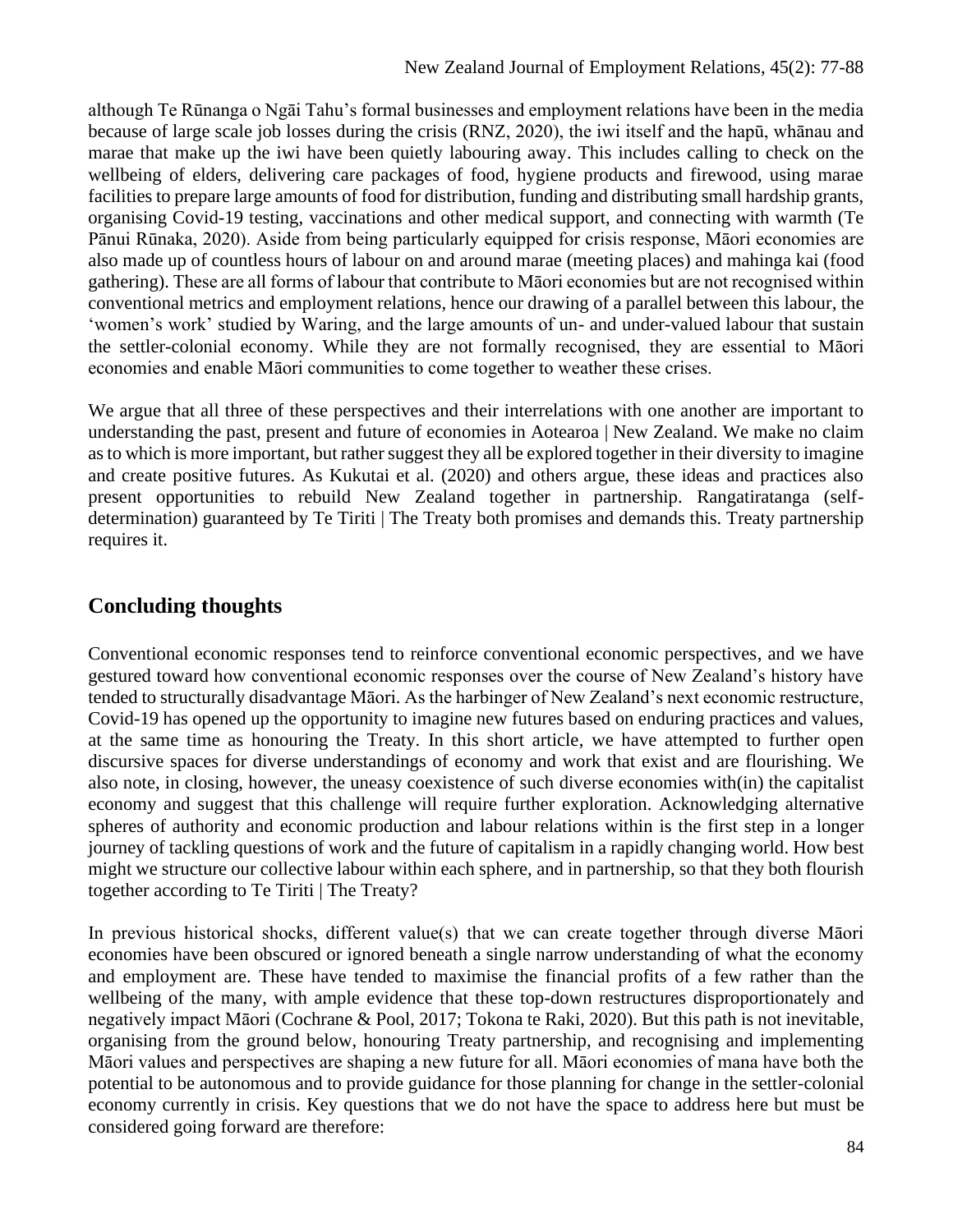- How might economies of mana evolve in line with the broader structural transformations taking place within the global capitalist economy?
- What are the forms of labour within economies of mana based on meeting needs according to intergenerational more than human kinship obligations?
- How might these be recognised and scaled out to create more fulfilling work and economic relations for Māori and for all?
- How can Māori economies provide leadership for other sectors in creating resilient and sustainable economies?

The possibilities to pave other paths exist and are emerging. Iwi checkpoints and other care-full responses based on mana (authority) and tikanga (normative ethics) are exercises in rangatiratanga (selfdetermination). Within these possibilities lie alternatives for employment relations based on manaakitanga (maintaining and enhancing the mana of others). These exercises are opportunities for partnership and calls by Māori to demand parts in, not just restarting the economy after this crisis, but imagining and creating hopeful alternatives are being heard. While past disasters and shocks have been occasions that have narrowly defined what an economy and employment is, this is an opportunity to imagine, create and implement alternative visions of relationality based on Māori traditions for the benefit of all New Zealanders. To return to Marilyn Waring's contribution, we argue that while Māori, women's, and Māori women's labour have all been historically excluded from formal recognition in 'the economy', it may well be Māori, women, and Māori women whose work leads us all towards alternative futures (see e.g. Bargh, 2015; Amoamo et al., 2018; Dell et al., 2020). To conclude, Waring has asked "what if women counted?"; we support and extend this by asking "what if Māori counted?" but vitally, "what if we counted in Māori?"

### **References**

- [Amoamo, M., Ruwhiu, D., & Carter, L. \(2018\). Framing the Māori economy: The complex business of](https://learn.canterbury.ac.nz/mod/url/view.php?id=1306547)  [Māori business.](https://learn.canterbury.ac.nz/mod/url/view.php?id=1306547) *MAI Journal, 7*(1): 66-78.
- Bargh, M. (2011), The triumph of Maori entrepreneurs or diverse economies? *Aboriginal Policy Studies, 1*(3), 53-69
- Bargh, M. (2012), Rethinking and re‐shaping indigenous economies: Māori geothermal energy enterprises. *Journal of Enterprising Communities: People and Places in the Global Economy, 6*(3), 271-283
- Bargh, M. (2015), *A hidden economy: Māori in the Privatised Military Industry*. Huia Publishers.
- Bhattacharya, T. (2017). Introduction: Mapping Social Reproduction Theory. In T. Bhattacharya (ed.), *Social Reproduction Theory: Remapping Class, Recentering Oppression* (pp. 1-20). Pluto Press.
- Brockbank, T., Archer, E., Pole, S., & Cotter-Tait, S. (2020). *Building equity into the infrastructure-led recovery for Māori and Pasifika.* The Spinoff*.* [https://thespinoff.co.nz/atea/01-06-2020/building](https://thespinoff.co.nz/atea/01-06-2020/building-equity-into-the-infrastructure-led-recovery-for-maori-and-pasifika/#top)[equity-into-the-infrastructure-led-recovery-for-maori-and-pasifika/#top](https://thespinoff.co.nz/atea/01-06-2020/building-equity-into-the-infrastructure-led-recovery-for-maori-and-pasifika/#top)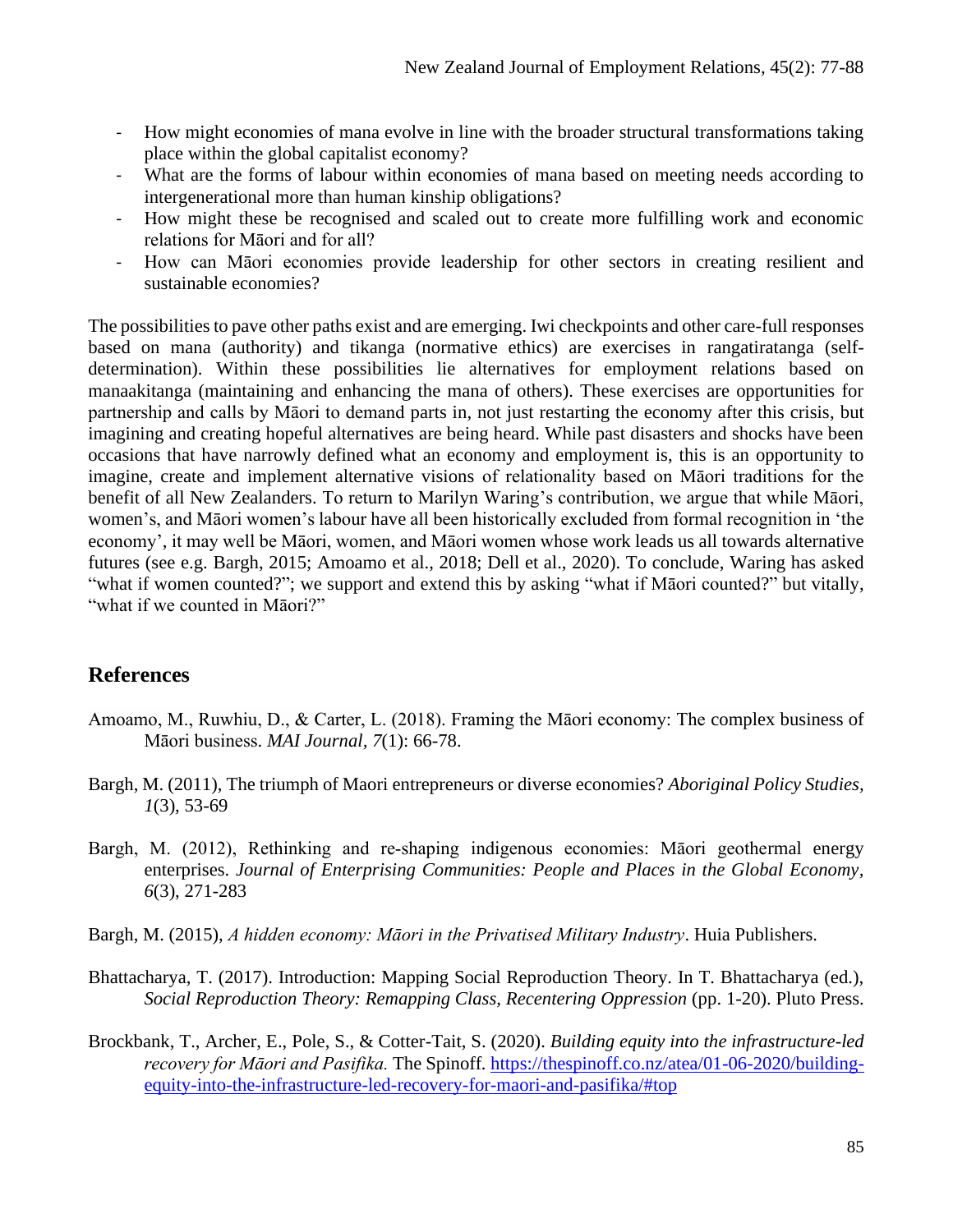- Cochrane, W., & Pool, I. (2017). Māori in New Zealand's contemporary development. *Policy Quarterly, 13*(June), 47-54.
- Daly, M. (2019). *Ngāi Tahu open marae to families of Christchurch mosque shooting victims.* Stuff. [https://www.stuff.co.nz/national/christchurch-shooting/111415971/ngi-tahu-open-marae-to](https://www.stuff.co.nz/national/christchurch-shooting/111415971/ngi-tahu-open-marae-to-families-of-christchurch-mosque-shooting-victims)[families-of-christchurch-mosque-shooting-victims](https://www.stuff.co.nz/national/christchurch-shooting/111415971/ngi-tahu-open-marae-to-families-of-christchurch-mosque-shooting-victims)
- Dell, K., Staniland, N., & Nicholson, A. (2018). Economy of Mana: Where to next? *MAI Journal*, *7*(1): 51-65.
- Dunlop, M. (2020). *Government urged to put Māori at forefront of Covid-19 planning*. RNZ (Radio NZ)*.*  [https://www.rnz.co.nz/news/te-manu-korihi/413660/government-urged-to-put-maori-at](https://www.rnz.co.nz/news/te-manu-korihi/413660/government-urged-to-put-maori-at-forefront-of-covid-19-planning)[forefront-of-covid-19-planning](https://www.rnz.co.nz/news/te-manu-korihi/413660/government-urged-to-put-maori-at-forefront-of-covid-19-planning)
- Fisher, M. (2017). The Ngai-Tahu Treaty Settlement Negotiation with the Crown: Key Players and Background. *Te Karaka, Makariri/Winter*(86). [https://ngaitahu.iwi.nz/our\\_stories/the-ngai-tahu](https://ngaitahu.iwi.nz/our_stories/the-ngai-tahu-treaty-settlement-negotiation-with-the-crown-key-players-and-background-tk75)[treaty-settlement-negotiation-with-the-crown-key-players-and-background-tk75](https://ngaitahu.iwi.nz/our_stories/the-ngai-tahu-treaty-settlement-negotiation-with-the-crown-key-players-and-background-tk75)
- Fyers, A., Parahi, C., Kilgallon, S., & Rodrigues, F. (2020). *Deep trouble: A historic unemployment crisis has begun*. Stuff. [https://interactives.stuff.co.nz/2020/06/unemployment-crisis-covid-economic](https://interactives.stuff.co.nz/2020/06/unemployment-crisis-covid-economic-recovery/)[recovery/](https://interactives.stuff.co.nz/2020/06/unemployment-crisis-covid-economic-recovery/)
- Gibson-Graham, J. K. (1996). *The end of capitalism (as we knew it): A feminist critique of political economy.* Blackwell Publishers.
- Godfery, M. (2016). The political constitution: from Westminster to Waitangi. *Political science, 68*(2): 192-209.
- Harris, M., & Williams, D. (2020). *Community checkpoints are an important and lawful part of NZ's Covid response.* The Spinoff. [https://thespinoff.co.nz/society/10-05-2020/community](https://thespinoff.co.nz/society/10-05-2020/community-checkpoints-an-important-and-lawful-part-of-nzs-covid-response/)[checkpoints-an-important-and-lawful-part-of-nzs-covid-response/](https://thespinoff.co.nz/society/10-05-2020/community-checkpoints-an-important-and-lawful-part-of-nzs-covid-response/)
- Hēnare, M. (2014). The economy of mana. In D. Cooke, C. Hill, P. Baskett & R. Irwin (eds.), *Beyond the free market: Rebuilding a just society in New Zealand (pp. 65-69). Auckland, New Zealand,* Dunmore.
- Hitchcock, J. (2020). *The effects of the Covid-19 recession will hit Māori hardest*. The Spinoff*.*  [https://thespinoff.co.nz/atea/08-04-2020/the-effects-of-the-covid-19-recession-will-hit-maori](https://thespinoff.co.nz/atea/08-04-2020/the-effects-of-the-covid-19-recession-will-hit-maori-hardest/)[hardest/](https://thespinoff.co.nz/atea/08-04-2020/the-effects-of-the-covid-19-recession-will-hit-maori-hardest/)
- Hooper, K., & Kearins, K. (2004). Financing New Zealand 1860–1880: Māori land and the wealth tax effect. *Accounting History*, *9*(2), 87-105.
- Hurihanganui, T. A. (2020). *Kaimoana distributed to iwi through collaboration with Sealord, Moana*. RNZ (Radio NZ)*.* [https://www.rnz.co.nz/news/national/417593/kaimoana-distributed-to-iwi](https://www.rnz.co.nz/news/national/417593/kaimoana-distributed-to-iwi-through-collaboration-with-sealord-moana)[through-collaboration-with-sealord-moana](https://www.rnz.co.nz/news/national/417593/kaimoana-distributed-to-iwi-through-collaboration-with-sealord-moana)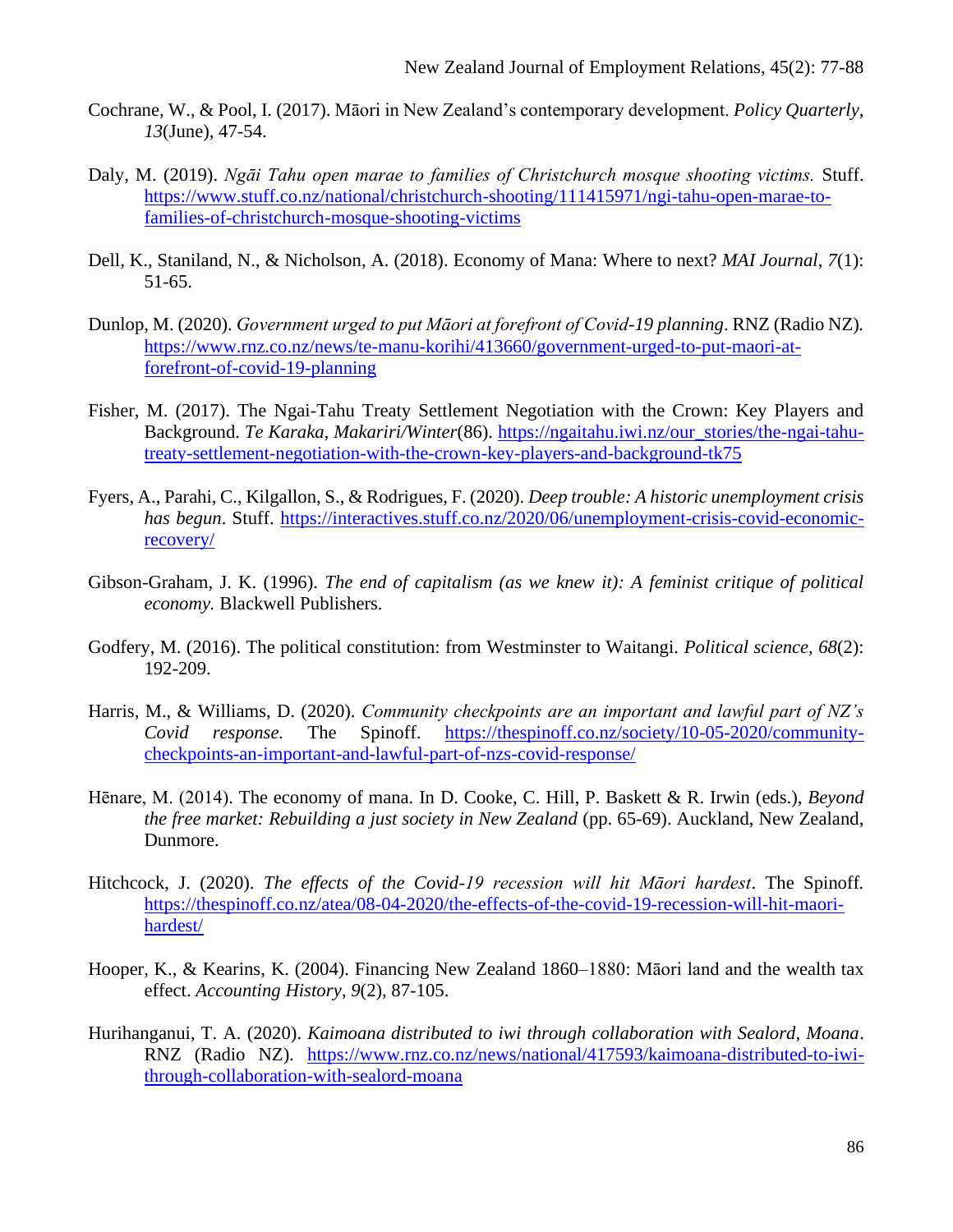- Jesson, B. (1987). *Behind the mirror glass: The growth of wealth and power in New Zealand in the eighties*. Penguin Books (N.Z.) Ltd.
- Johnsen, M. (2020, April 15). *Fears Māori unemployment rates will surge after lockdown lifts*. RNZ (Radio NZ)*.* [https://www.rnz.co.nz/news/national/414325/fears-maori-unemployment-rates](https://www.rnz.co.nz/news/national/414325/fears-maori-unemployment-rates-will-surge-after-lockdown-lifts)[will-surge-after-lockdown-lifts](https://www.rnz.co.nz/news/national/414325/fears-maori-unemployment-rates-will-surge-after-lockdown-lifts)
- Kelsey, J. (1995). *Economic Fundamentalism - The New Zealand Experiment: A world model for structural adjustment?* Pluto Press.
- Kenney, C., & Phibbs, S. (2015), A Māori love story: Community-led disaster management in response to the Ōtautahi (Christchurch) earthquakes as a framework for action. *International Journal of Disaster Risk Reduction, 14*(1): 46-55.
- Kukutai, T., Moewaka Barnes, H., McCreanor, T. & McIntosh, T. (2020). *Recession hits Māori and Pasfika harder. They must be part of planning New Zealand's COVID-19 recovery.* The Conversation. [https://theconversation.com/recession-hits-maori-and-pasifika-harder-they-must](https://theconversation.com/recession-hits-maori-and-pasifika-harder-they-must-be-part-of-planning-new-zealands-covid-19-recovery-137763)[be-part-of-planning-new-zealands-covid-19-recovery-137763](https://theconversation.com/recession-hits-maori-and-pasifika-harder-they-must-be-part-of-planning-new-zealands-covid-19-recovery-137763)
- Matike Mai Aotearoa. (2016). The report of Matike Mai Aotearoa The independent working group on constitutional transformation. [https://nwo.org.nz/wp](https://nwo.org.nz/wp-content/uploads/2018/06/MatikeMaiAotearoa25Jan16.pdf)[content/uploads/2018/06/MatikeMaiAotearoa25Jan16.pdf](https://nwo.org.nz/wp-content/uploads/2018/06/MatikeMaiAotearoa25Jan16.pdf)
- Munro, K. (2019). "Social Reproduction Theory", Social Reproduction and Household Production. *Science & Society*, *83*(4), 451-468.
- Naepi, S., & McAllister, T. (2020). *As universities restructure, Māori and Pacific researchers are being put at risk*. The Spinoff*.* [https://thespinoff.co.nz/atea/21-05-2020/as-universities-restructure](https://thespinoff.co.nz/atea/21-05-2020/as-universities-restructure-maori-and-pacific-researchers-are-being-put-at-risk/)[maori-and-pacific-researchers-are-being-put-at-risk/](https://thespinoff.co.nz/atea/21-05-2020/as-universities-restructure-maori-and-pacific-researchers-are-being-put-at-risk/)
- Nation, D. (2017). One year on. *Te Karaka, Makariri/Winter*(86)*.*  [https://ngaitahu.iwi.nz/our\\_stories/one-year-on-tk76/](https://ngaitahu.iwi.nz/our_stories/one-year-on-tk76/)
- Ngata, T. (2020). *COVID-19 and the Māori duty to protect*. Overland Journal*.*  <https://overland.org.au/2020/05/covid-19-and-the-maori-duty-to-protect/>
- Pasternak, S. (2017). Blockade: A Meeting Place of Law. In P. McFarlane and N. Schabus (eds.), *Whose Land is it Anyway? A Manuel for Decolonization* (pp. 32-35). Federation of Post-Secondary Educators of BC.
- RNZ (Radio NZ). (2020). *Ngāi Tahu Tourism to cut 300 jobs and puts most businesses into hibernation*. [https://www.rnz.co.nz/news/business/416013/ngai-tahu-tourism-to-cut-300-jobs-and-puts-most](https://www.rnz.co.nz/news/business/416013/ngai-tahu-tourism-to-cut-300-jobs-and-puts-most-businesses-into-hibernation)[businesses-into-hibernation](https://www.rnz.co.nz/news/business/416013/ngai-tahu-tourism-to-cut-300-jobs-and-puts-most-businesses-into-hibernation)
- Rout, M., Reid, J., Te Aika, B., Davis, R., & Tau, T. (2017), Muttonbirding: Loss of executive authority and its impact on entrepreneurship*. Journal of Management & Organization, 23*(6), 857-872.